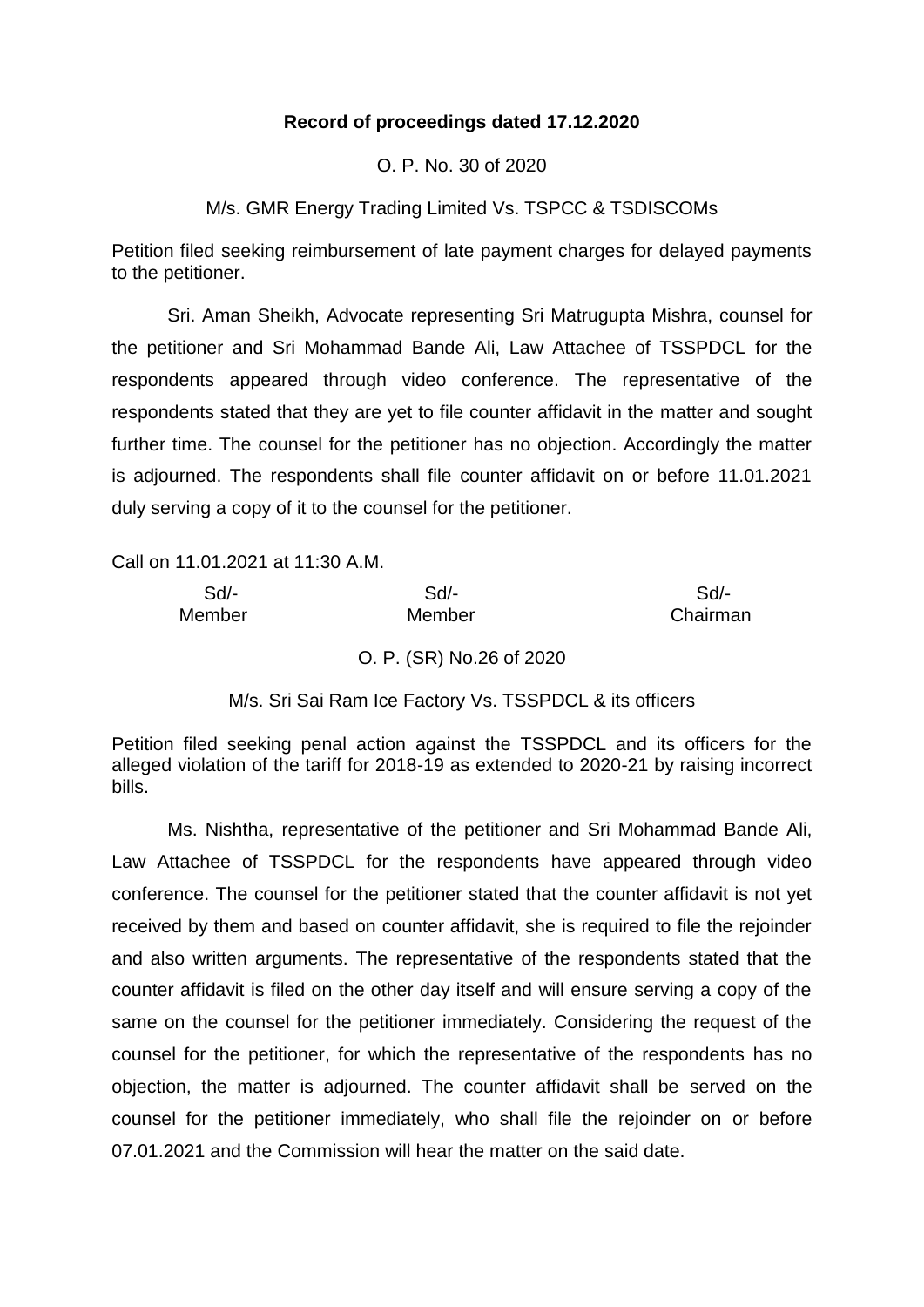Call on 07.01.2021 at 11:30 A.M.

 Sd/- Sd/- Sd/- Member Member Chairman

> R. P. (SR) No. 38 of 2019 & I. A. (SR) No. 41 of 2019 in O. P. No. 61 of 2018

## TSSPDCL Vs. M/s. Sarvotham Care

Review petition filed seeking review of the order dated 02.01.2019 in O. P. No. 61 of 2018 passed by the Commission by modifying the relief [44(b)] of the order directing adjustment of unutilized energy (banked energy for the period from 30.11.2015 to 13.01.2016) to the developer as per subsisting Regulation 2 of 2014.

I. A. filed seeking condonation of delay in filing the review petition.

Sri Mohammad Bande Ali, Law Attachee of TSSPDCL for the review petitioner and Sri. Challa Gunaranjan, Advocate for the respondent have appeared through video conference. The representative of the review petitioner stated that the Commission is required to decide the application for condoning the delay in filing the review petition. The review petitioner filed the petition initially seeking review of the order dated 02.01.2019 passed by the Commission in O. P. No. 61 of 2018 filed by the respondent / petitioner, however, it was returned by the Commission and required the review petitioner to file an application for condoning delay in filing the review petition. Thereafter, the review petition has been resubmitted along with the application for the delay. The reasons attributed in the application is that the order had been passed on 02.01.2019 and the then Chairman demitted office on 09.01.2019.

Thereafter, the Commission was not functional in the absence of members of the Commission till 30.10.2019, on which date the present members assumed the office. Also, it is stated that the order passed by the then Chairman being sole member of the Commission is contrary to the Act, 2003 and the regulation made by the Commission. As per the regulation, the Commission has to take a decision on initiating proceedings in the matter review either suo moto or on an application. This action was not feasible due to absence of the members of the Commission.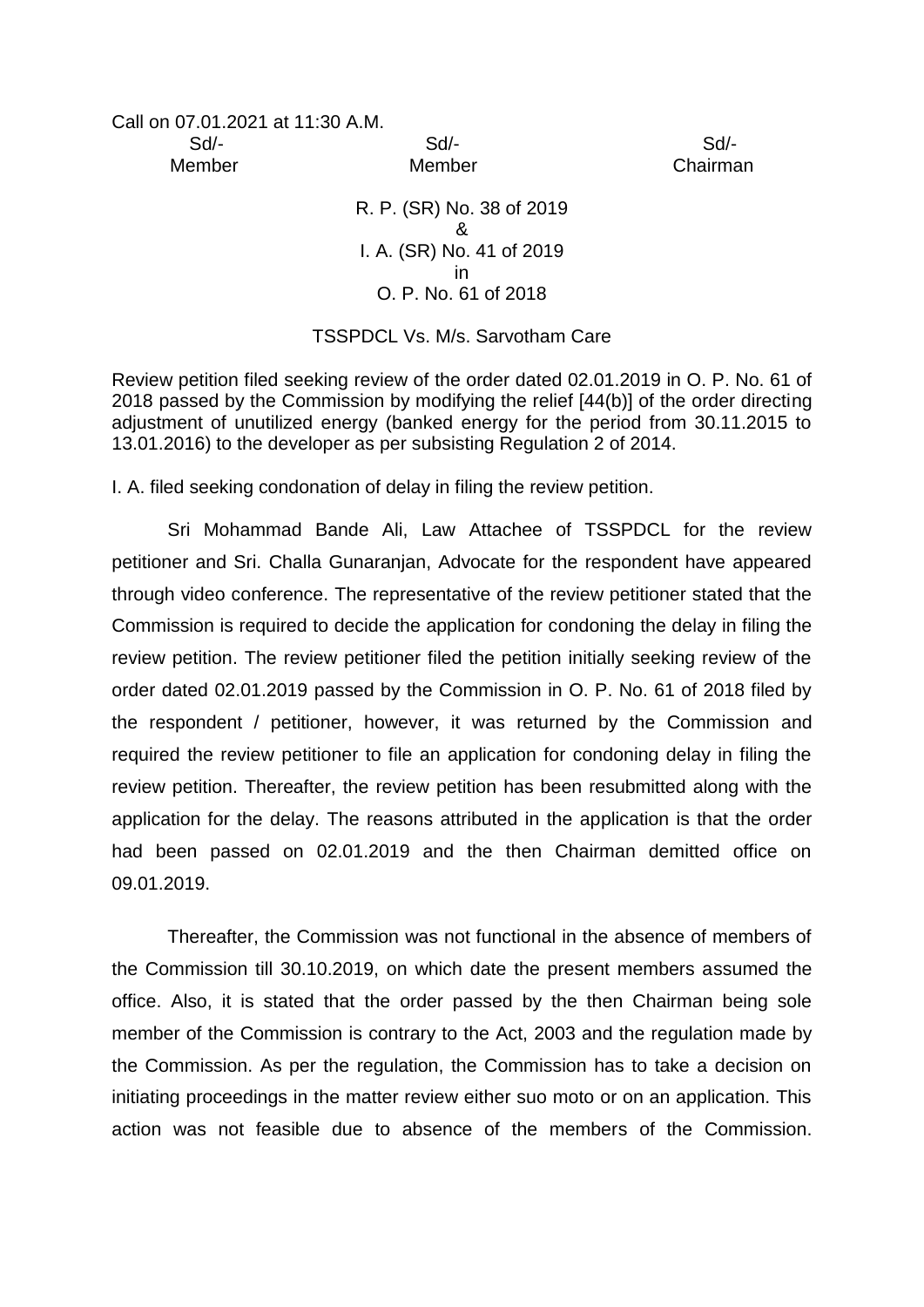Therefore, the Commission may consider condoning the delay in filing the review petition and allow the petitioner to submit arguments on the review petition.

The counsel for the respondent stated that the review petition as well as interlocutory application for condoning the delay in filing the review petition are not maintainable and are contrary to the provisions of the act and regulations. Inasmuch as the review petitioner sought for condoning the delay beyond the period for which the Commission could have condoned the delay under the Conduct of Business Regulation, 2015. The Commission has specifically set forth a time of 75 days for filing the review petition and another 30 days on application for condoning the delay in filing the review petition. The Hon'ble Supreme Court had held in the decision rendered in Chhattisgarh State Electricity Board vs Central Electricity Regulatory Commission and others reported in 2010 (5) SCC 23 with respect to limitation under section 125 of the Act, 2003 read with section 5 of the Limitation Act, 1908 that the delay occurred cannot be condoned violating the period that is specifically provided in the regulation or statute. Accordingly, the present application of the review petitioner cannot be allowed beyond the stipulated period. The Commission may consider the submissions and reject the application for condoning the delay in filing the review petition.

Heard the submissions of the parties and the interlocutory application for condoning the delay in filing the review petition is reserved for orders.

| Sd/-   | $Sd$ -                                                                                    | Sd       |
|--------|-------------------------------------------------------------------------------------------|----------|
| Member | Member                                                                                    | Chairman |
|        | R. P. (SR) No. 39 of 2019<br>&<br>I. A. (SR) No. 42 of 2019<br>ın<br>O. P. No. 46 of 2018 |          |

TSSPDCL Vs. M/s.Medak Solar Project Private Ltd.

Review petition filed seeking review of the order dated 02.01.2019 in O. P. No. 46 of 2018 passed by the Commission by modifying the relief [43(b)] of the order directing adjustment of unutilized energy (banked energy for the period from 31.12.2016 to 19.04.2017) to the developer as per subsisting Regulation 2 of 2014. I. A. filed seeking condonation of delay in filing the review petition.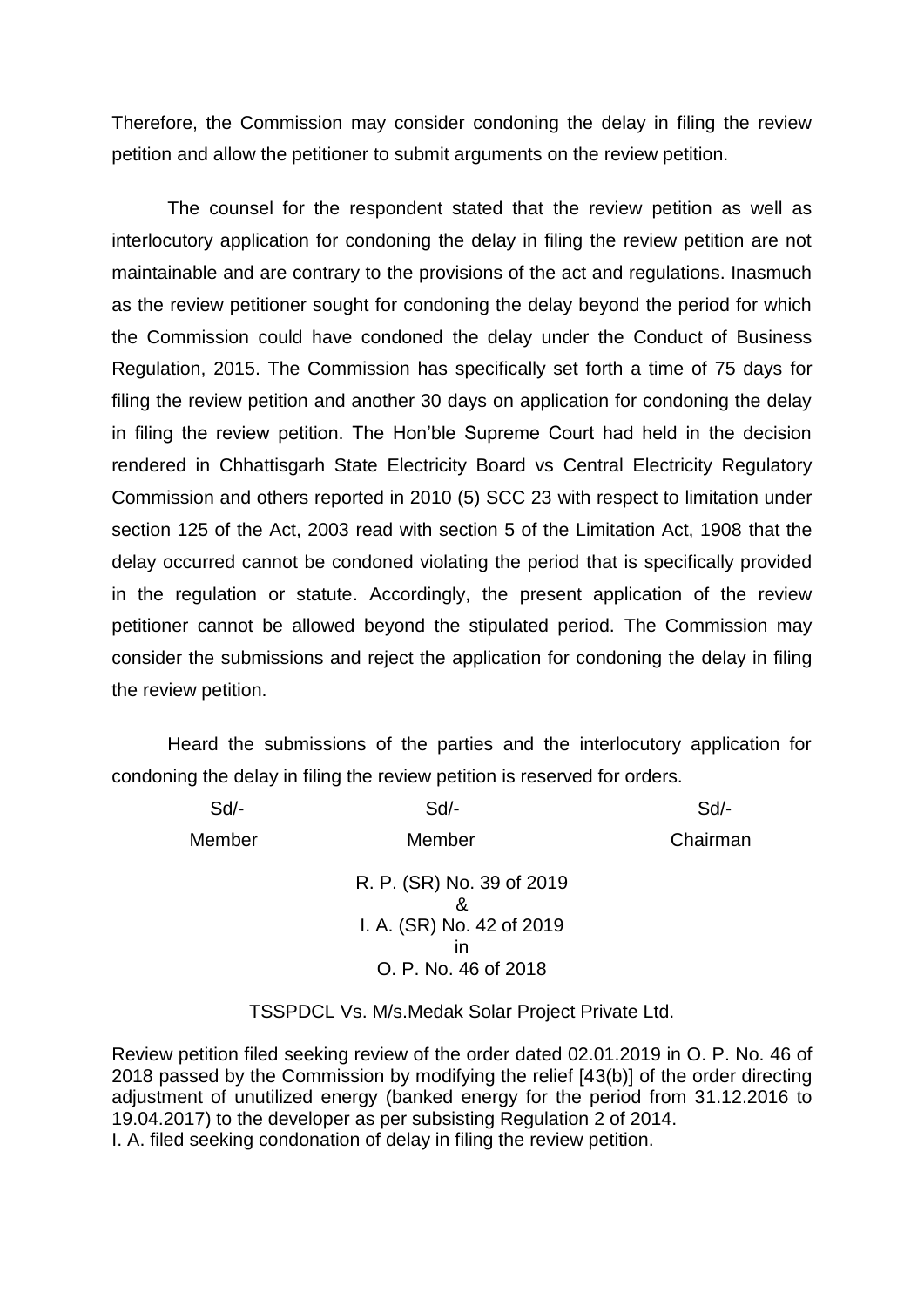Sri Mohammad Bande Ali, Law Attachee of TSSPDCL for the review petitioner and Sri. Challa Gunaranjan, Advocate for the respondent have appeared through video conference. The representative of the review petitioner stated that the Commission is required to decide the application for condoning the delay in filing the review petition. The review petitioner filed the petition initially seeking review of the order dated 02.01.2019 passed by the Commission in O. P. No. 46 of 2018 filed by the respondent / petitioner, however, it was returned by the Commission and required the review petitioner to file an application for condoning delay in filing the review petition. Thereafter, the review petition has been resubmitted along with the application for the delay. The reasons attributed in the application is that the order had been passed on 02.01.2019 and the then Chairman demitted office on 09.01.2019.

Thereafter, the Commission was not functional in the absence of members of the Commission till 30.10.2019, on which date the present members assumed the office. Also, it is stated that the order passed by the then Chairman being sole member of the Commission is contrary to the Act, 2003 and the regulation made by the Commission. As per the regulation, the Commission has to take a decision on initiating proceedings in the matter review either suo moto or on an application. This action was not feasible due to absence of the members of the Commission. Therefore, the Commission may consider condoning the delay in filing the review petition and allow the petitioner to submit arguments on the review petition.

The counsel for the respondent stated that the review petition as well as interlocutory application for condoning the delay in filing the review petition are not maintainable and are contrary to the provisions of the act and regulations. Inasmuch as the review petitioner sought for condoning the delay beyond the period for which the Commission could have condoned the delay under the Conduct of Business Regulation, 2015. The Commission has specifically set forth a time of 75 days for filing the review petition and another 30 days on application for condoning the delay in filing the review petition. The Hon'ble Supreme Court had held in the decision rendered in Chhattisgarh State Electricity Board vs Central Electricity Regulatory Commission and Others" reported in 2010 (5) SCC 23 with respect to limitation under section 125 of the Act, 2003 read with section 5 of the Limitation Act, 1908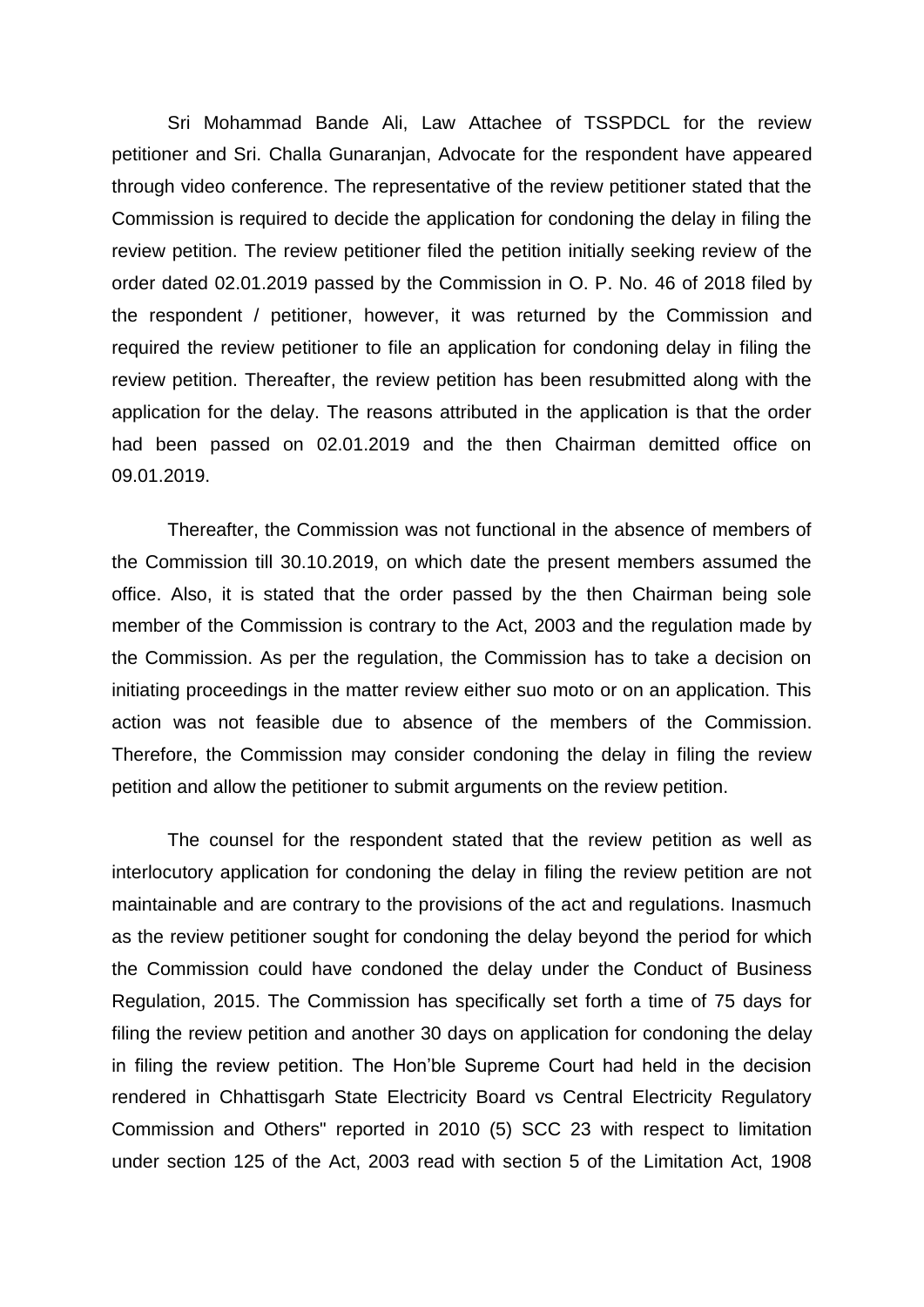that the delay occurred cannot be condoned violating the period that is specifically provided in the regulation or statute. Accordingly, the present application of the review petitioner cannot be allowed beyond the stipulated period. The Commission may consider the submissions and reject the application for condoning the delay in filing the review petition.

Heard the submissions of the parties and the interlocutory application for condoning the delay in filing the review petition is reserved for orders.

| $Sd$ -<br>Member | $Sd$ -<br>Member               | $Sd$ -<br>Chairman |
|------------------|--------------------------------|--------------------|
|                  | R. P. (SR) No. 40 of 2019<br>8 |                    |
|                  | I. A. (SR) No. 43 of 2019      |                    |
|                  | ın                             |                    |
|                  | O. P. No. 47 of 2018           |                    |

## TSSPDCL Vs M/s. Dubbak Solar Projects Private Limited

Review petition filed seeking review of the order dated 02.01.2019 in O. P. No. 47 of 2018 passed by the Commission by modifying the relief [43 (b)] of the order directing adjustment of untilized energy (banked energy for the period from 30.07.2016 to 18.11.2016) to the developer as per subsisting Regulation No. 2 of 2014.

I. A. filed seeking condonation of delay in filing the review petition.

Sri Mohammad Bande Ali, Law Attachee of TSSPDCL for the review petitioner and Sri. Challa Gunaranjan, Advocate for the respondent have appeared through video conference. The representative of the review petitioner stated that the Commission is required to decide the application for condoning the delay in filing the review petition. The review petitioner filed the petition initially seeking review of the order dated 02.01.2019 passed by the Commission in O. P. No. 47 of 2018 filed by the respondent / petitioner, however, it was returned by the Commission and required the review petitioner to file an application for condoning delay in filing the review petition. Thereafter, the review petition has been resubmitted along with the application for the delay. The reasons attributed in the application is that the order had been passed on 02.01.2019 and the then Chairman demitted office on 09.01.2019.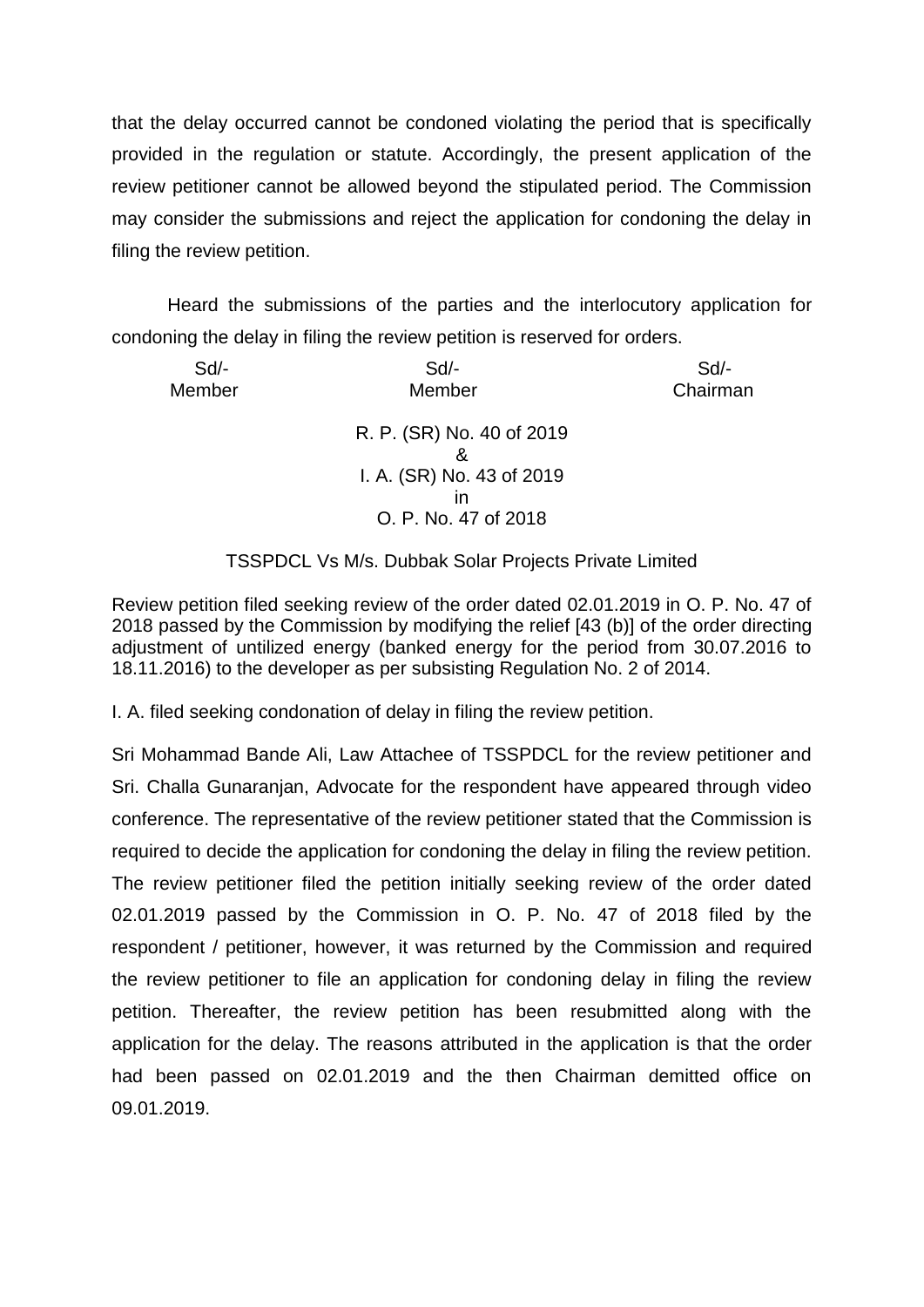Thereafter, the Commission was not functional in the absence of members of the Commission till 30.10.2019, on which date the present members assumed the office. Also, it is stated that the order passed by the then Chairman being sole member of the Commission is contrary to the Act, 2003 and the regulation made by the Commission. As per the regulation, the Commission has to take a decision on initiating proceedings in the matter review either suo moto or on an application. This action was not feasible due to absence of the members of the Commission. Therefore, the Commission may consider condoning the delay in filing the review petition and allow the petitioner to submit arguments on the review petition.

The counsel for the respondent stated that the review petition as well as interlocutory application for condoning the delay in filing the review petition are not maintainable and are contrary to the provisions of the act and regulations. Inasmuch as the review petitioner sought for condoning the delay beyond the period for which the Commission could have condoned the delay under the Conduct of Business Regulation, 2015. The Commission has specifically set forth a time of 75 days for filing the review petition and another 30 days on application for condoning the delay in filing the review petition. The Hon'ble Supreme Court had held in the decision rendered in Chhattisgarh State Electricity Board vs Central Electricity Regulatory Commission and others reported in 2010 (5) SCC 23 with respect to limitation under section 125 of the Act, 2003 read with section 5 of the Limitation Act, 1908 that the delay occurred cannot be condoned violating the period that is specifically provided in the regulation or statute. Accordingly, the present application of the review petitioner cannot be allowed beyond the stipulated period. The Commission may consider the submissions and reject the application for condoning the delay in filing the review petition.

Heard the submissions of the parties and the interlocutory application for condoning the delay in filing the review petition is reserved for orders.

| $Sd$ - | Sd     | Sd/-     |
|--------|--------|----------|
| Member | Member | Chairman |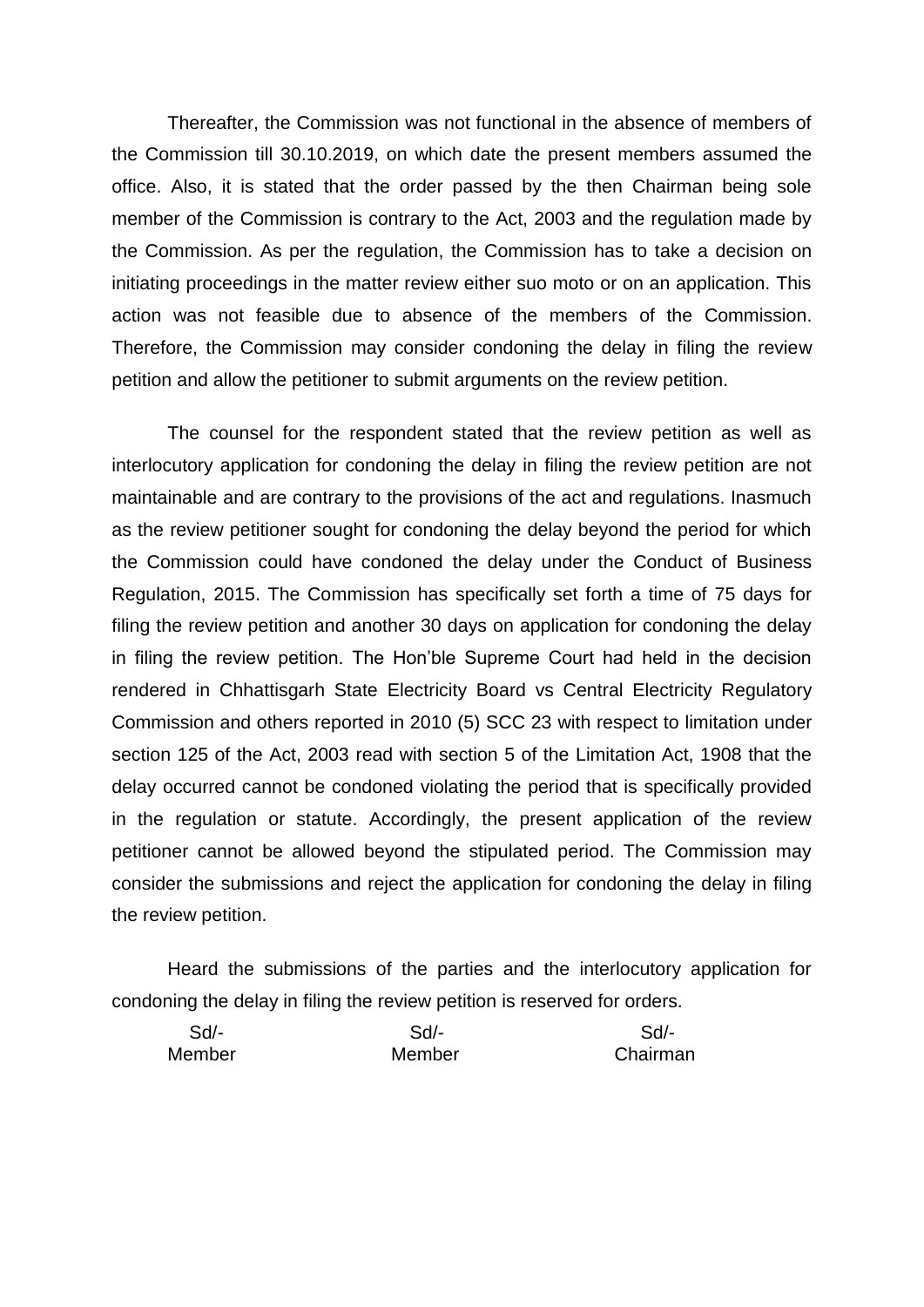#### O. P. No. 25 of 2020

M/s Dr. Reddy's Laboratories Limited Vs SLDC, TSTRANSCO & TSSPDCL

Petition filed u/s 86 (1) (c) read with section 86 (1) (k) of Electricity Act, 2003 seeking directions to the respondents to approve short term open access.

Sri. Challa Gunaranjan, Advocate for the petitioner, Sri. Y. Rama Rao, Advocate for the respondent Nos. 1 and 2 and Sri. Mohammad Bande Ali, Law Attachee of TSSPDCL for respondent No. 3 have appeared through video conference. The counsel for the petitioner stated that the issue in the petition is with regard to giving permission for short term open access in accordance with the Regulation No. 2 of 2005 as adopted by the Commission. The factual matrix has already been submitted on the earlier date of hearing.

The counsel for the petitioner stated that from the counter affidavit, it is seen that the DISCOM is not inclined to allow STOA owing to the reason that 24 hours power supply to the agriculture is being extended and also the capacity on the line is exhausted. The said action is contrary to their own stand earlier as in the year 2015, they had allowed STOA to the petitioner and now reverting to state that other technical difficulties are prohibiting them from allowing STOA, which is not correct. It is strange that the petitioner is denied STOA facility while the other consumers on the same line with higher capacities are being allowed open access.

The counsel for the petitioner stated that section 42 of the Act, 2003 clearly emphasizes on allowing open access. In continuation of the said provision only, the State Commission had made Regulation No. 2 of 2005 as adopted by it from erstwhile APERC and the CERC notified similar regulation in the year 2008. The counsel for the petitioner sought to rely on the provisions of the said regulations. It is his case that the licensees are denying STOA on irrelevant grounds contrary to the Act, 2003 and the regulation mentioned earlier. The counsel for petitioner explained the provisions in sections 42 and 86 of the Act, 2003 and also elaborated on the functions of the Commission therein. It is his case that the Commission is required to ensure compliance of open access facility in each and every case, however, the Commission in its wisdom without burdening itself had delegated its task to the SLDC by specifying the time lines. Therefore, non-compliance of the regulation requires interference by the Commission itself.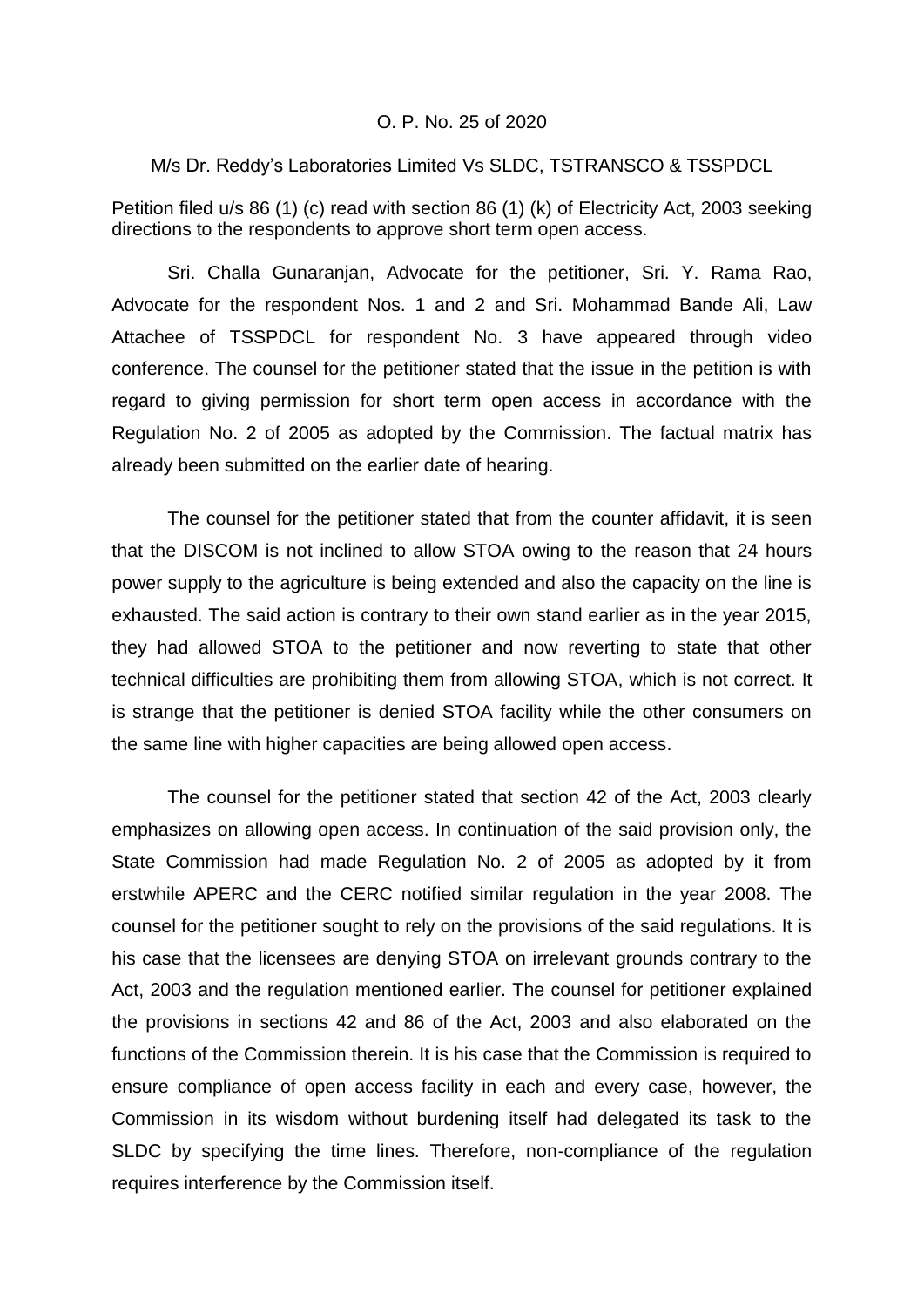The counsel for the petitioner relied on the provisions of the Act, 2003, wherein the Commission is required to ensure that open access has to be provided and the licensees cannot deviate from the provisions of the Act, 2003 and regulations thereof. The petitioner would be availing STOA within the capacity availed from the DISCOM and in any case, the DISCOM would have to supply the demand by themselves or from any other source to the petitioner. Since, the petitioner is seeking to avail the demand that is within the demand agreed between the licensee and the petitioner, there cannot be an issue of operational constraints like congestion in the line. For this reason, the DISCOM cannot aver or deny the facility of STOA to the petitioner.

The counsel for the respondent Nos. 1 and 2, while reiterating the submissions on the earlier occasion relied on the provisions of section 86 (1) (a) and (b) of the Act, 2003 to support their case that the respondents No. 1 and 2 have complied with the provisions of the Act, 2003 and the regulations thereof. He also explained the provision of the regulation of the Commission and that of the CERC insofar as their understanding is concerned. It is his case that the regulations require SLDC to consult the transmission and distribution licensee, but at the same time discretion is given to them to consider the cases without any consultation. Even otherwise, the transmission and distribution licensees being system operators have to be consulted while deciding the application on open access.

The representative for the respondent No. 3 stated that the regulations provide for open access, however, such facility is dependent on several factors. While reiterating the contents of the counter affidavit, he sought to highlight the various technical details shown in the counter affidavit as regards the petitioner and also allowing open access to various consumers. The representative explained the difficulties faced by the licensee in extending open access and also rebutted the submissions made in the rejoinder. It is his case that though the Act and Regulation emphasize on providing open access, it requires the suitability and availability of the capacity to extend such facility. He opposed the contention of the petitioner that earlier open access was provided to the petitioner and now the same is being denied for extraneous reasons as the licensee has made all efforts to provide the same but it is unable to do so due to system constraint only.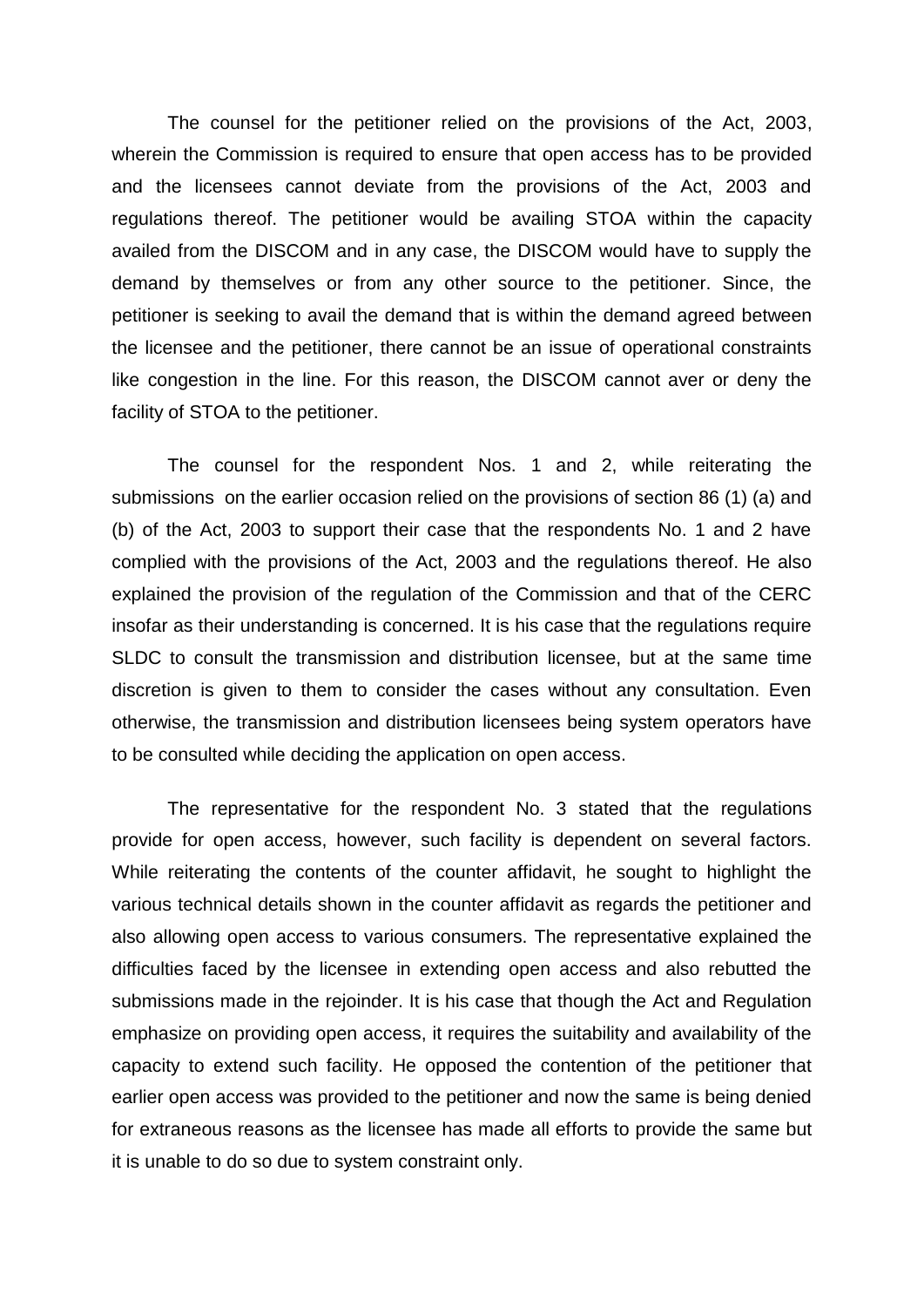Heard the submissions of the parties and the matter is reserved for orders.

| Sd     | Sd     | Sd       |
|--------|--------|----------|
| Member | Member | Chairman |

#### O. P. No. 26 of 2020

M/s. Arhyama Solar Power Pvt. Ltd. vs TSSPDCL, CGM (Revenue), SAO (Operation Circle), Sanganareddy & SAO (Operation Circle), Medchal.

Petition filed seeking punishment against the respondents No.l to 4 for noncompliance of the order dated 17.07.2018 in O. P. No. 10 of 2017 passed by the Commission.

Sri. Challa Gunaranjan, Advocate for the petitioner and Sri. Mohammad Bande Ali, Law Attachee of TSSPDCL for respondents have appeared through video conference. The counsel for the petitioner stated that the counter affidavit in the matter is yet to be filed. As the Commission is required to decide the review petition, which is heard today insofar as condoning the delay in the review petition, a decision in that matter has a bearing on this matter and hence may be taken up later. The representative of the respondent, while agreeing with the counsel for the petitioner, stated that the Commission may adjourn the matter to any other date. Accordingly, as the Commission has already reserved the interlocutory application in the review petition on the aspect of condoning the delay, this petition is adjourned to 07.01.2021.

Call on 07.01.2021 at 11.30 A.M.

 Sd/- Sd/- Sd/- Member Member Chairman R. P. (SR) No. 134 of 2018 & I. A. (SR) No. 7 of 2020 in O. P. No. 10 of 2017

TSSPDCL Vs M/s. Arhyama Solar Power Private Limited

Review petition filed seeking review of the order dated 17.07.2018 passed in O. P. No. 10 of 2017 filed by the respondent.

I. A. filed seeking condonation of delay in filing the review petition.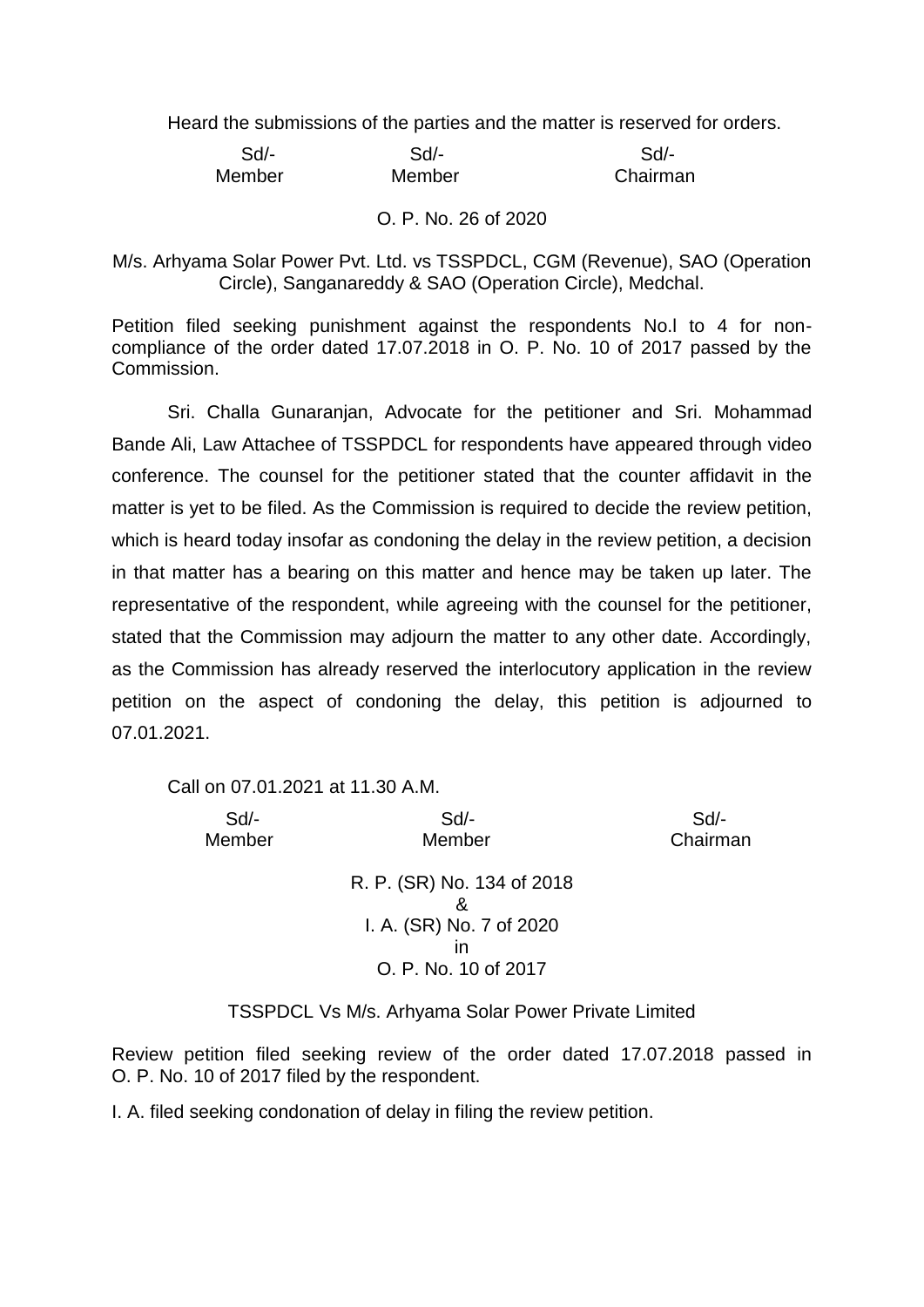Sri. Mohammad Bande Ali, Law Attachee of TSSPDCL alongwith Sri. K. Sathish Kumar, DE of TSSPDCL for the review petitioner and Sri. Challa Gunaranjan, Advocate for the respondent have appeared through video conference. The representative of the review petitioner stated that the Commission is required to decide the application for condoning the delay in filing the review petition. The review petitioner filed the petition initially seeking review of the order dated 17.07.2018 passed by the Commission in O. P. No. 10 of 2017 filed by the respondent / petitioner, however, it was returned by the Commission requiring the review petitioner to file an application for condoning the delay in filing the review petition. Thereafter, the review petition has been resubmitted along with the application for the delay. The reasons attributed in the application is that the order had been passed on 17.07.2018 by a single member and it is contrary to the regulation of the Commission.

The review petition was originally filed on 16.11.2018 and the same was returned by the Commission on 31.01.2019 by taking certain objections and pointing out certain defects in filing the said petition. It so happened that the Commission was not functional in the absence of availability of members of the Commission till 30.10.2019, on which date the present members assumed the office. Also, it is stated that the order passed by the then Chairman being sole member of the Commission is contrary to the Act, 2003 and the regulation made by the Commission. As per the regulation, the Commission has to take a decision on initiating proceedings in the matter of review either suo moto or on an application. This action was not feasible due to absence of the member of the Commission. Therefore, the Commission may consider condoning the delay in filing the review petition and allow the petitioner to submit arguments on the review petition.

The counsel for the respondent stated that the review petition as well as interlocutory application for condoning the delay in filing the review petition are not maintainable and are contrary to the provisions of the act and regulations. Inasmuch as the review petitioner sought for condoning the delay beyond the period for which the Commission could have condoned the delay under the Conduct of Business Regulation, 2015. The Commission has specifically set forth a time of 75 days for filing the review petition and another 30 days on application for condoning the delay